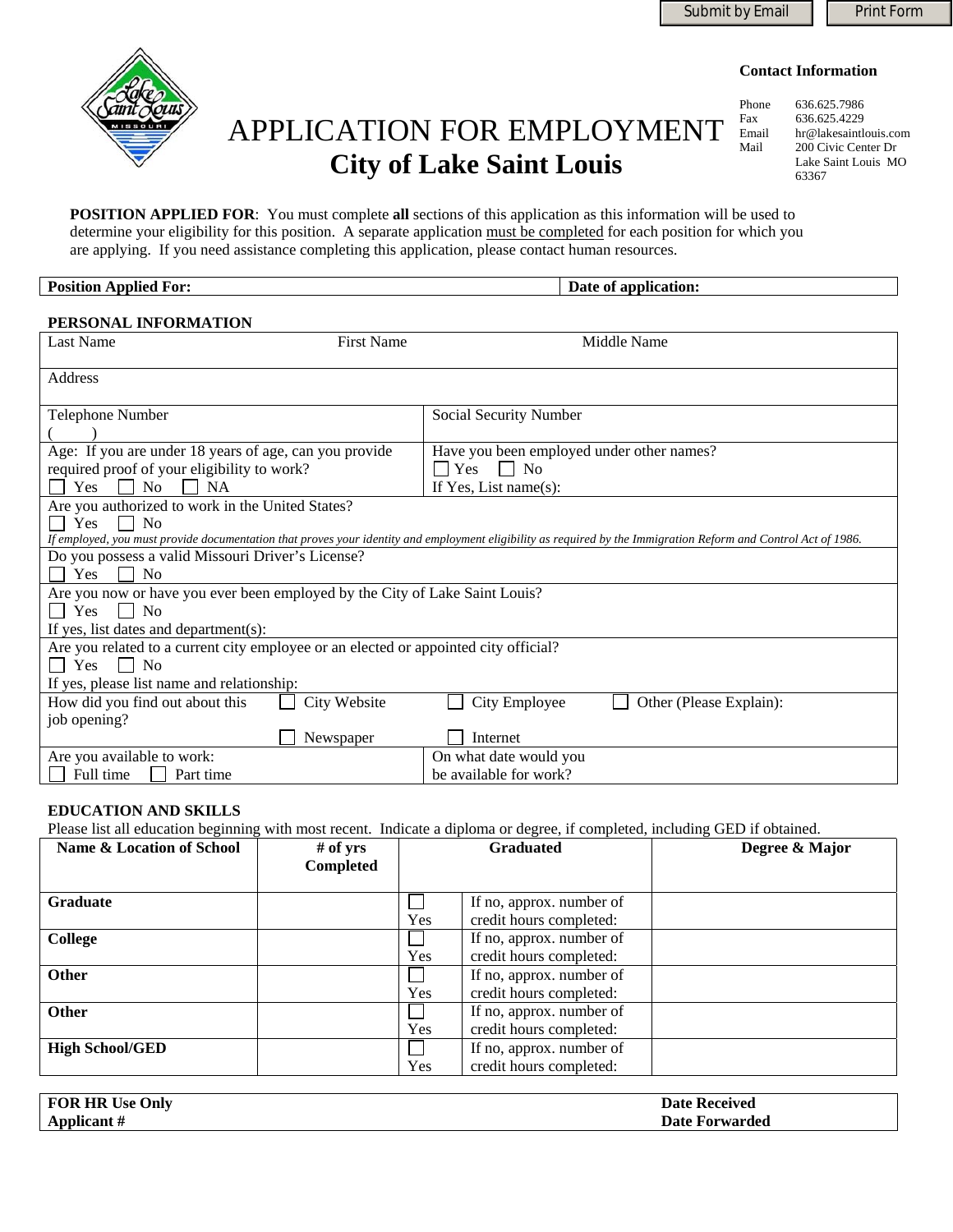**EMPLOYMENT HISTORY:** List all employment including military and volunteer service *starting with the most current position held*. Show employment history for at least 10 years or from the time you left school (supplemental sheets available). Explain gaps in employment history. You may attach a resume, but you must complete the employment section. This information will be used in reference checks. Failure to answer all items in the following section may eliminate you from further consideration.

| Dates Employed (mth/yr)                              | <b>Position Title</b>            |                     |
|------------------------------------------------------|----------------------------------|---------------------|
| To:<br>From:                                         |                                  |                     |
| Salary                                               | <b>Organization Name/Address</b> |                     |
| Start: \$<br>/Month<br>Final: \$<br>/Month           |                                  |                     |
| Full-time<br>Part-time, hrs/wk                       |                                  |                     |
| May we contact for references                        | Supervisor's Name/Title/Phone:   | Reason for Leaving: |
| Yes<br>No                                            |                                  |                     |
| Duties:                                              |                                  |                     |
|                                                      |                                  |                     |
|                                                      |                                  |                     |
|                                                      |                                  |                     |
|                                                      |                                  |                     |
|                                                      |                                  |                     |
| Dates Employed (mth/yr)                              | <b>Position Title</b>            |                     |
| To:<br>From:                                         |                                  |                     |
| Salary                                               | Organization Name/Address        |                     |
| Start: \$<br>Final: \$<br>/Month<br>/Month           |                                  |                     |
| Full-time<br>Part-time, hrs/wk                       |                                  |                     |
| May we contact for references                        | Supervisor's Name/Title/Phone:   | Reason for Leaving: |
| Yes<br>No                                            |                                  |                     |
| Duties:                                              |                                  |                     |
|                                                      |                                  |                     |
|                                                      |                                  |                     |
|                                                      |                                  |                     |
|                                                      |                                  |                     |
|                                                      |                                  |                     |
|                                                      | <b>Position Title</b>            |                     |
| Dates Employed (mth/yr)<br>To:<br>From:              |                                  |                     |
|                                                      |                                  |                     |
| Salary<br>Start: \$<br>Final: \$<br>/Month<br>/Month | <b>Organization Name/Address</b> |                     |
| Full-time<br>Part-time, hrs/wk                       |                                  |                     |
| May we contact for references                        | Supervisor's Name/Title/Phone:   | Reason for Leaving: |
| Yes<br>No                                            |                                  |                     |
| Duties:                                              |                                  |                     |
|                                                      |                                  |                     |
|                                                      |                                  |                     |
|                                                      |                                  |                     |
|                                                      |                                  |                     |
|                                                      |                                  |                     |
|                                                      |                                  |                     |
| Dates Employed (mth/yr)                              | <b>Position Title</b>            |                     |
| To:<br>From:                                         |                                  |                     |
| Salary                                               | <b>Organization Name/Address</b> |                     |
| Start: \$<br>/Month<br>Final: \$<br>/Month           |                                  |                     |
| Full-time<br>Part-time, hrs/wk                       |                                  |                     |
| May we contact for references                        | Supervisor's Name/Title/Phone:   | Reason for Leaving: |
| Yes<br>N <sub>o</sub>                                |                                  |                     |
|                                                      |                                  |                     |
| Duties:                                              |                                  |                     |
|                                                      |                                  |                     |
|                                                      |                                  |                     |
|                                                      |                                  |                     |
|                                                      |                                  |                     |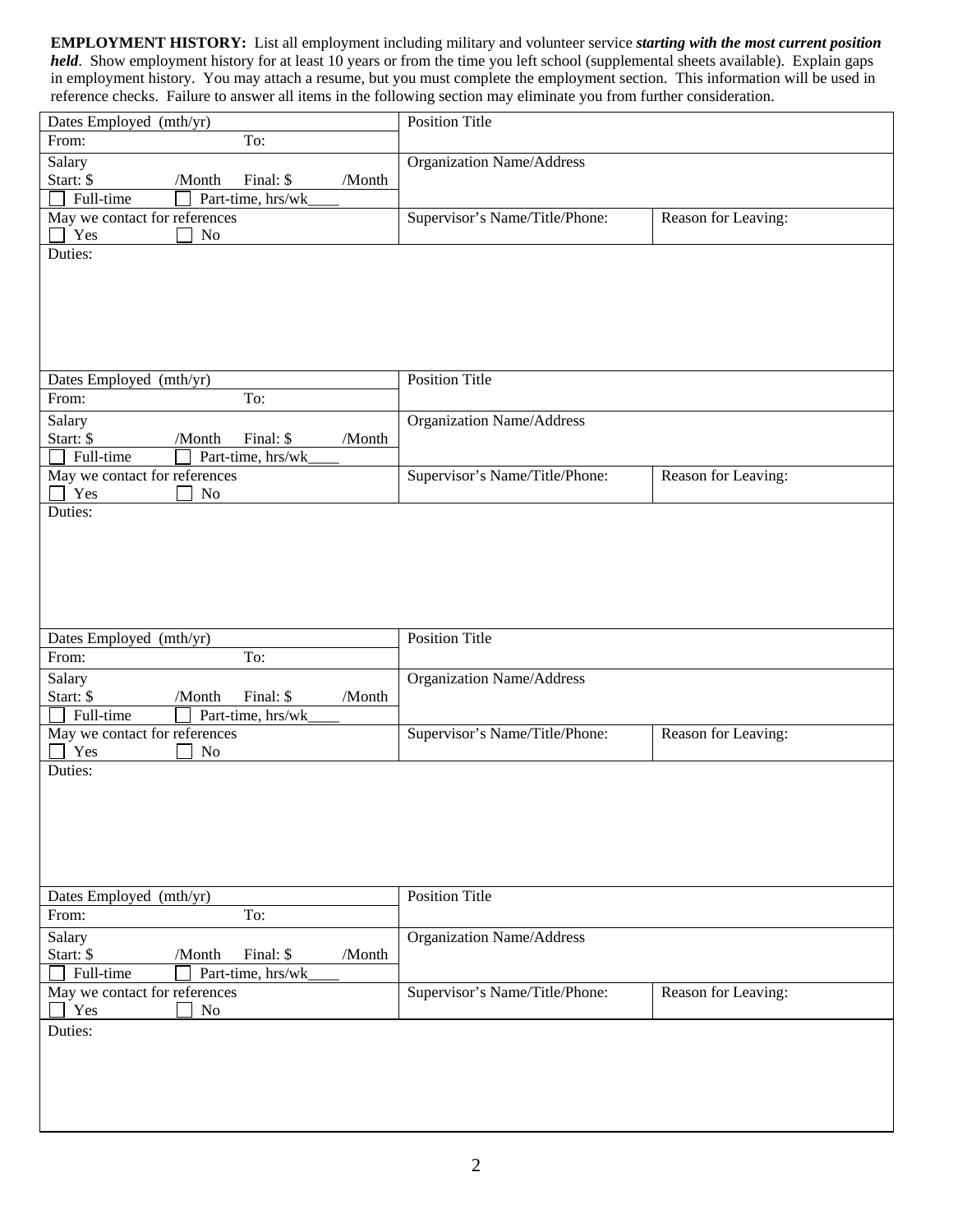**SKILLS/CERTIFICATIONS/TRAINING:** List technical or specialized skills/credentials relevant to this job, including certifications, professional licenses, registrations held, and knowledge of any computer programming languages or specialized software or hardware. Include job-related training received in the United States military.

**PROFESSIONAL REFERENCES:** Please provide the name, address and telephone number of three references who are not related to you and are not previous employers. The following references may be contacted.

| <b>Name</b>     | <b>Address</b> | <b>Phone Number</b> |
|-----------------|----------------|---------------------|
| . .             |                |                     |
| <u>.</u>        |                |                     |
| $\mathfrak{I}.$ |                |                     |

#### **PLEASE READ CAREFULLY AND SIGN BELOW:**

I certify that the information provided herein is true and complete to the best of my knowledge.

I authorize investigation of all statements contained in this application for employment as may be necessary in arriving at an employment decision.

I hereby authorize my former employers to release any information pertaining to my work record, my work habits and my work performance while in their employ.

In the event of employment, I understand that false or misleading information given in my application or interview(s) may result in discharge.

In the event of an employment offer, I understand that a pre-employment background check and motor vehicle record search (if the position requires the operation of a city vehicle) will be conducted.

Applicant Signature Date by the United States of the United States of the Date of the United States of the United States of the United States of the United States of the United States of the United States of the United Sta

**NOTICE OF NONDISCRIMINATION**- Per Title VI of the Civil Rights Act of 1964 and Section 504 of the Rehabilitation Act of 1973, the City of Lake Saint Louis does not discriminate on the basis of race, color, religion, national origin, ancestry, sex, age, disability, or status as disabled veteran or veteran of the Vietnam Era. Appointments to all positions of employment with the City shall be made upon the basis of merit. Education, experience, acquired skills, and the ability to perform the essential job functions shall form the foundations of comparisons of applicant qualifications. The city also complies with the Americans with Disabilities Act.

If assistance or accommodation is needed during the application process, please contact Human Resources.

### **THE CITY OF LAKE SAINT LOUIS IS AN EQUAL OPPORTUNITY EMPLOYER**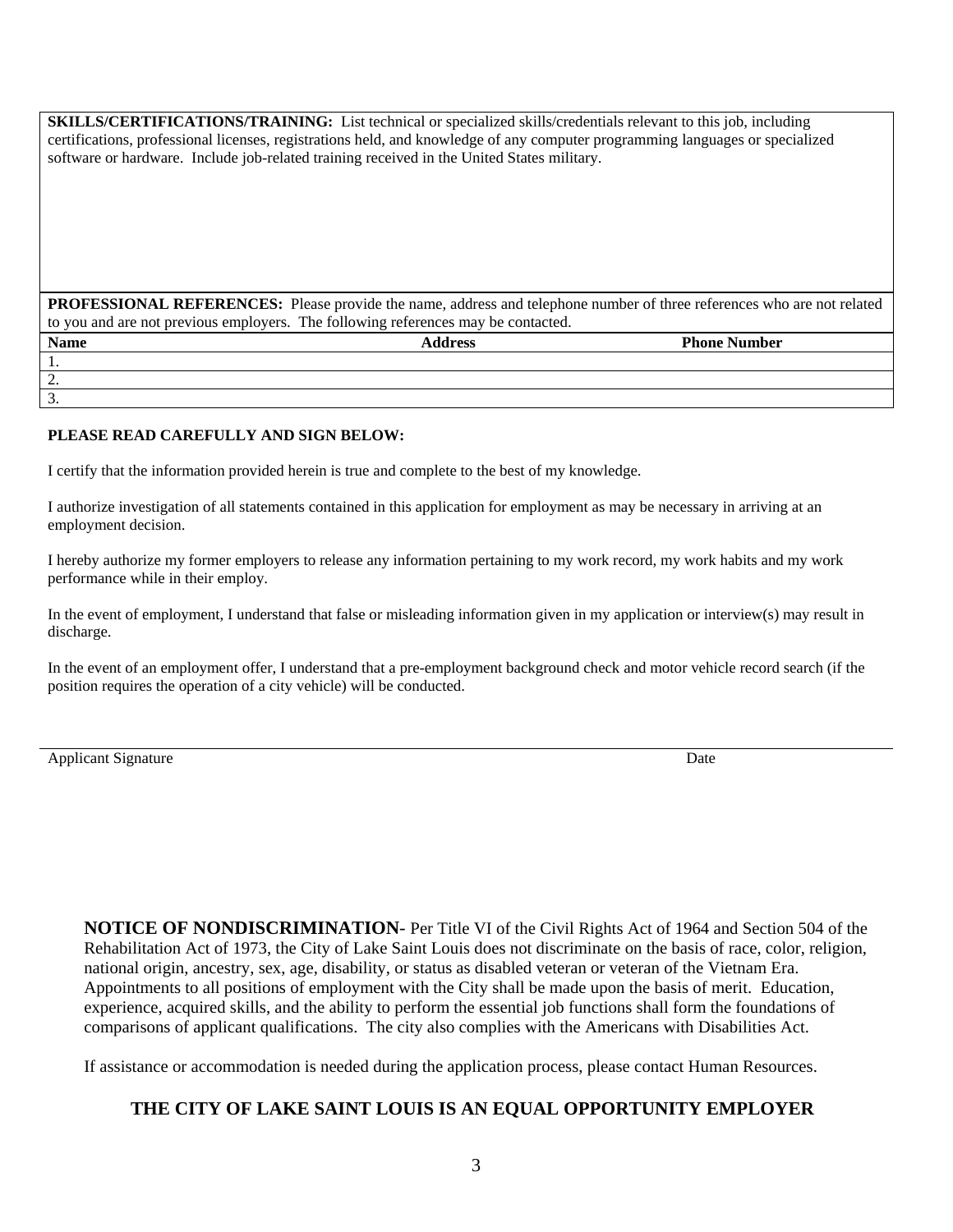#### **EMPLOYMENT HISTORY CONTINUATION Supplemental Sheet**

| Dates Employed (mth/yr)                    | <b>Position Title</b>            |                     |
|--------------------------------------------|----------------------------------|---------------------|
| To:<br>From:                               |                                  |                     |
| Salary                                     | <b>Organization Name/Address</b> |                     |
| Start: \$<br>Final: \$<br>/Month<br>/Month |                                  |                     |
| Part-time, hrs/wk<br>Full-time             |                                  |                     |
| May we contact for references              | Supervisor's Name/Title/Phone:   | Reason for Leaving: |
| Yes<br>N <sub>o</sub>                      |                                  |                     |
| Duties:                                    |                                  |                     |
|                                            |                                  |                     |
|                                            |                                  |                     |
|                                            |                                  |                     |
|                                            |                                  |                     |
|                                            |                                  |                     |
|                                            |                                  |                     |
| Dates Employed (mth/yr)                    | <b>Position Title</b>            |                     |
| To:<br>From:                               |                                  |                     |
| Salary                                     | Organization Name/Address        |                     |
| Start: \$<br>Final: \$<br>/Month<br>/Month |                                  |                     |
| Full-time<br>Part-time, hrs/wk             |                                  |                     |
| May we contact for references              | Supervisor's Name/Title/Phone:   | Reason for Leaving: |
| Yes<br>N <sub>o</sub>                      |                                  |                     |
| Duties:                                    |                                  |                     |
|                                            |                                  |                     |
|                                            |                                  |                     |
|                                            |                                  |                     |
|                                            |                                  |                     |
|                                            |                                  |                     |
|                                            |                                  |                     |
| Dates Employed (mth/yr)                    | <b>Position Title</b>            |                     |
| From:<br>To:                               |                                  |                     |
| Salary                                     | Organization Name/Address        |                     |
| Final: \$<br>Start: \$<br>/Month<br>/Month |                                  |                     |
| Part-time, hrs/wk<br>Full-time             |                                  |                     |
| May we contact for references              | Supervisor's Name/Title/Phone:   | Reason for Leaving: |
| Yes<br>N <sub>o</sub>                      |                                  |                     |
| Duties:                                    |                                  |                     |
|                                            |                                  |                     |
|                                            |                                  |                     |
|                                            |                                  |                     |
|                                            |                                  |                     |
|                                            |                                  |                     |
|                                            |                                  |                     |
| Dates Employed (mth/yr)                    | <b>Position Title</b>            |                     |
| To:<br>From:                               |                                  |                     |
| Salary                                     | <b>Organization Name/Address</b> |                     |
| Start: \$<br>Final: \$<br>/Month<br>/Month |                                  |                     |
| Full-time<br>Part-time, hrs/wk             |                                  |                     |
| May we contact for references              | Supervisor's Name/Title/Phone:   | Reason for Leaving: |
| Yes<br>N <sub>o</sub>                      |                                  |                     |
| Duties:                                    |                                  |                     |
|                                            |                                  |                     |
|                                            |                                  |                     |
|                                            |                                  |                     |